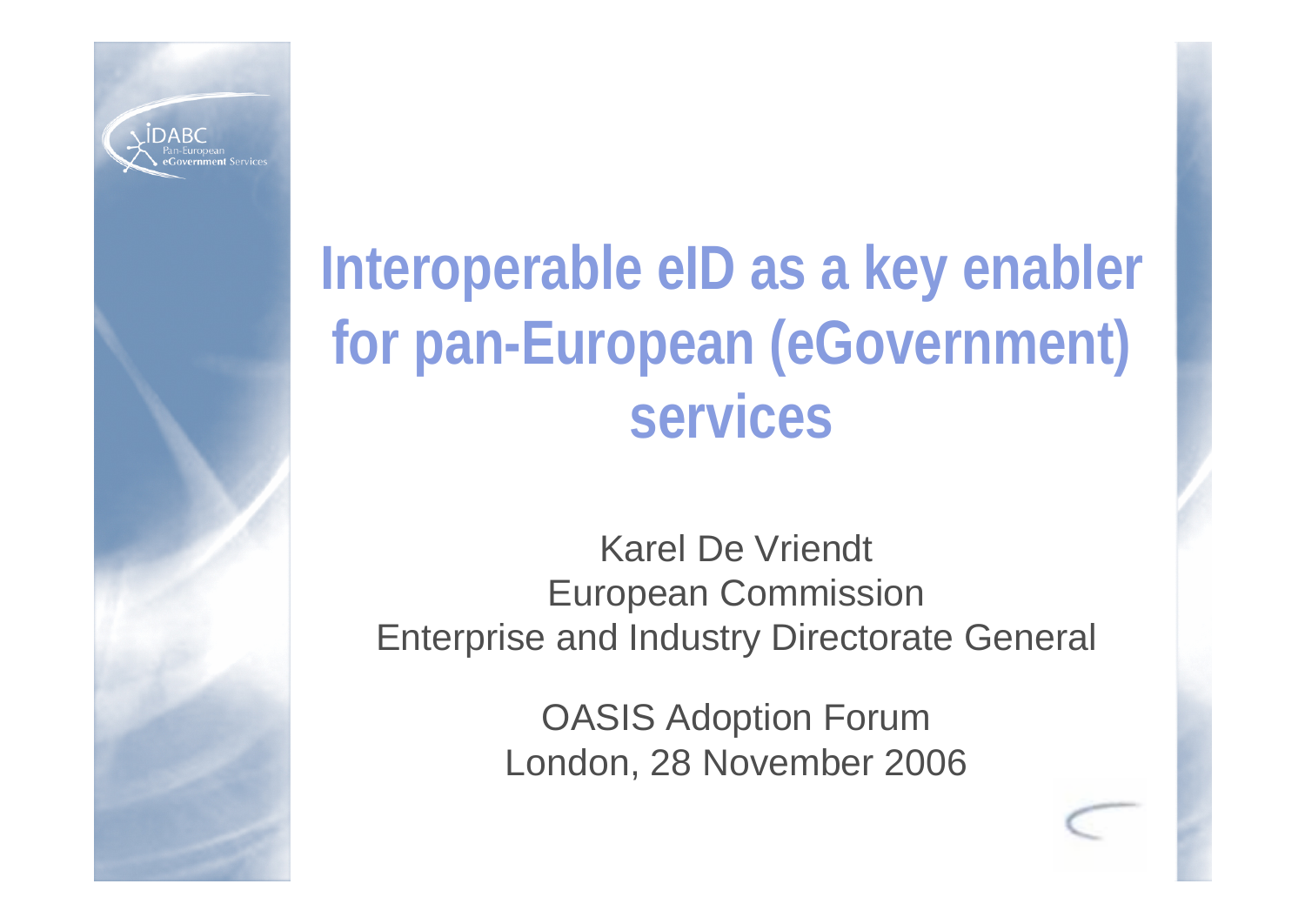

## **Outline**

- eID in the eGovernment policy context
- IDABC contributions
- eID interoperability standards and specifications : too many or too few?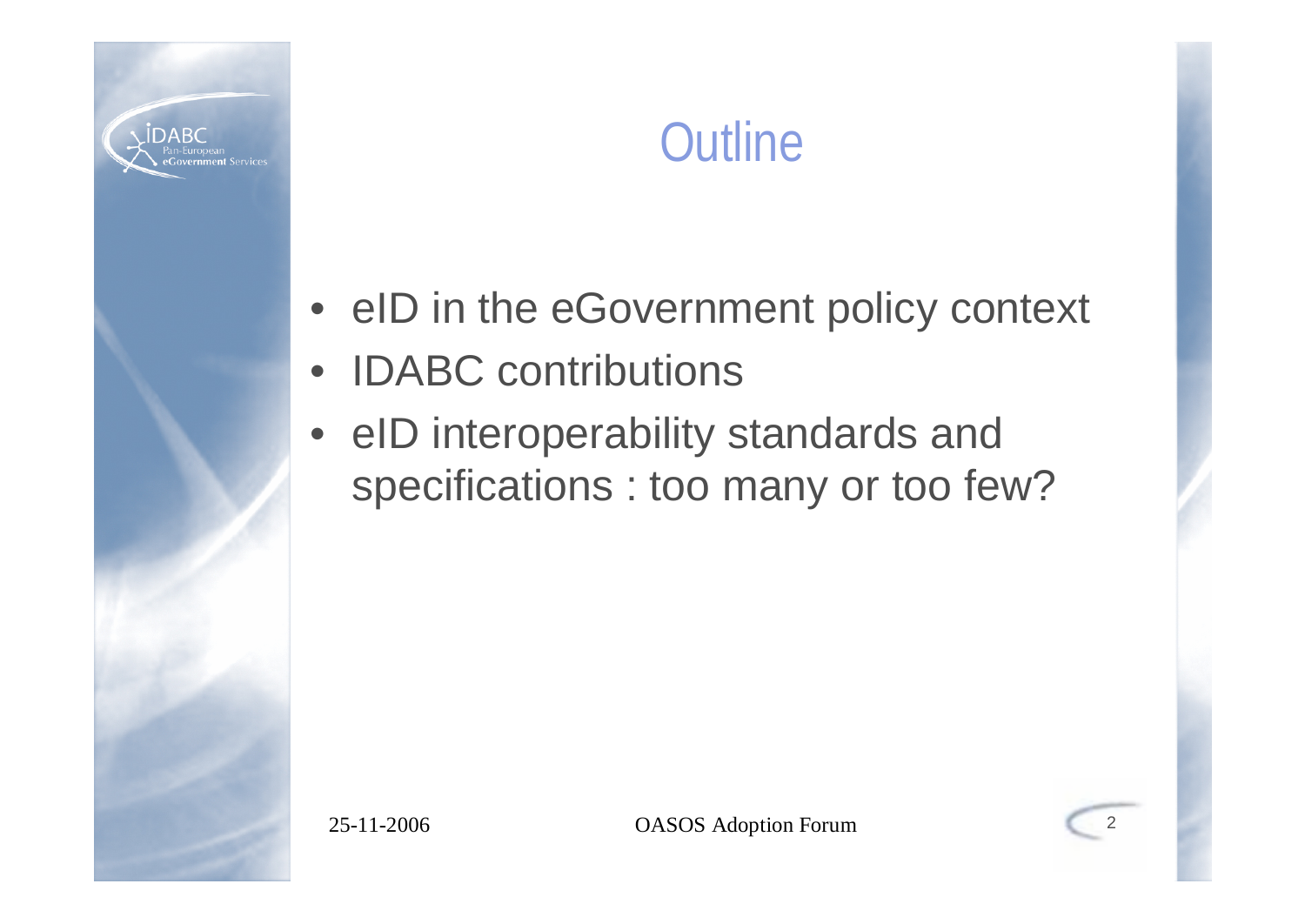

## eGovernment context

- National ands regional action plans and strategies
- *New policy defined:*
	- *Manchester Ministerial Declaration (24 Nov 2005)*
	- *eGovernment Action Plan (25 April 2006)*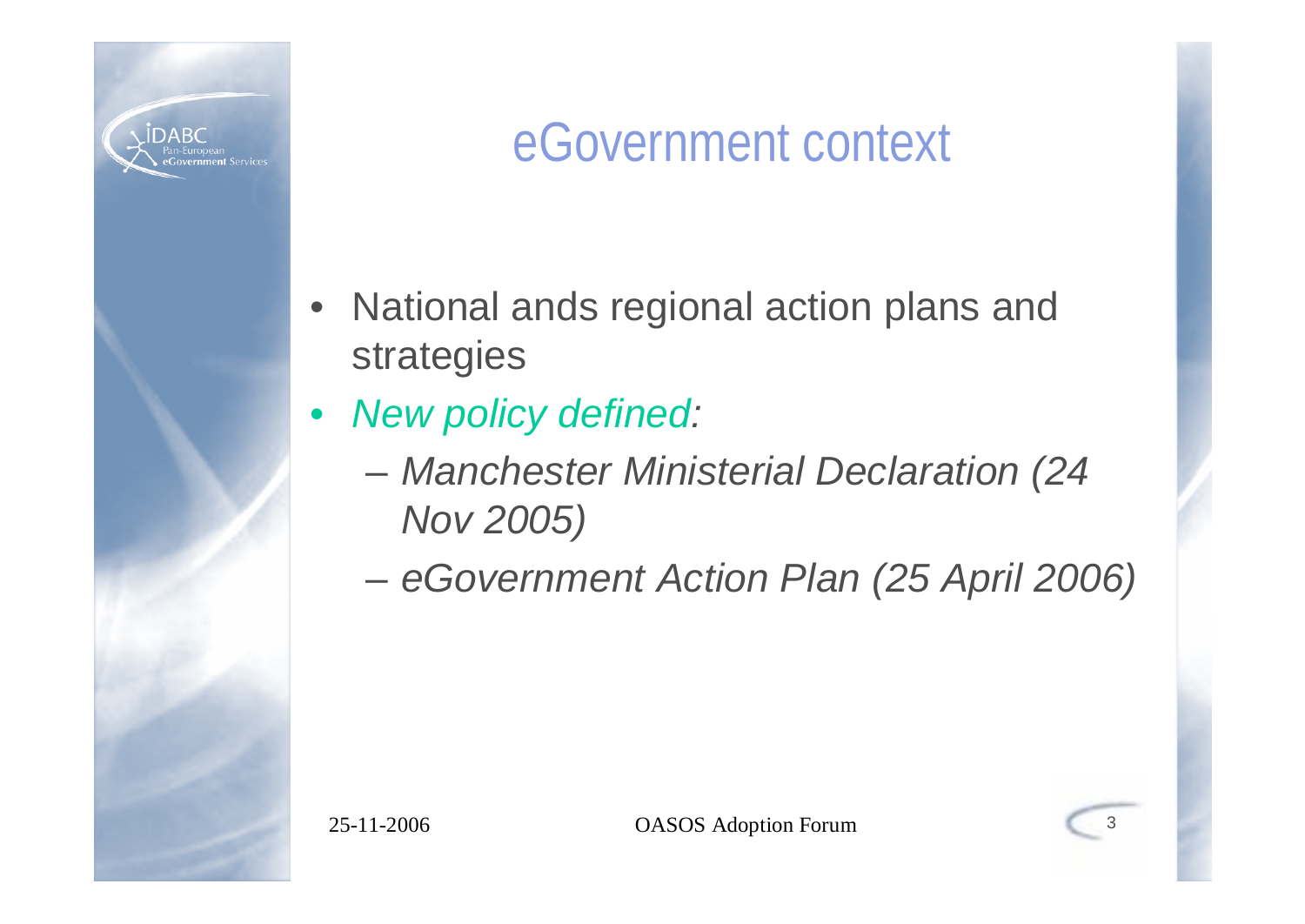

### Manchester Ministerial Declaration 24 Nov 2005

#### • **No citizen left behind – inclusion by design**

- By 2010 all citizens become major beneficiaries
- By 2010 innovative ICT, trust, awareness, skills for inclusion

#### **ICT for efficient and effective government**

- By 2010 high user satisfaction
- By 2010 adm. burden reduction, efficiency, transparency, accountability

#### • **Delivering high impact services**

- By 2010 100% e-procurement available, 50% take-up
- By 2010 deliver other high impact services for growth and jobs
- **Trusted access by means of eIDM across the EU**
	- By 2010 interoperable eIDM for public services across the EU
	- By 2010 electronic document recognition framework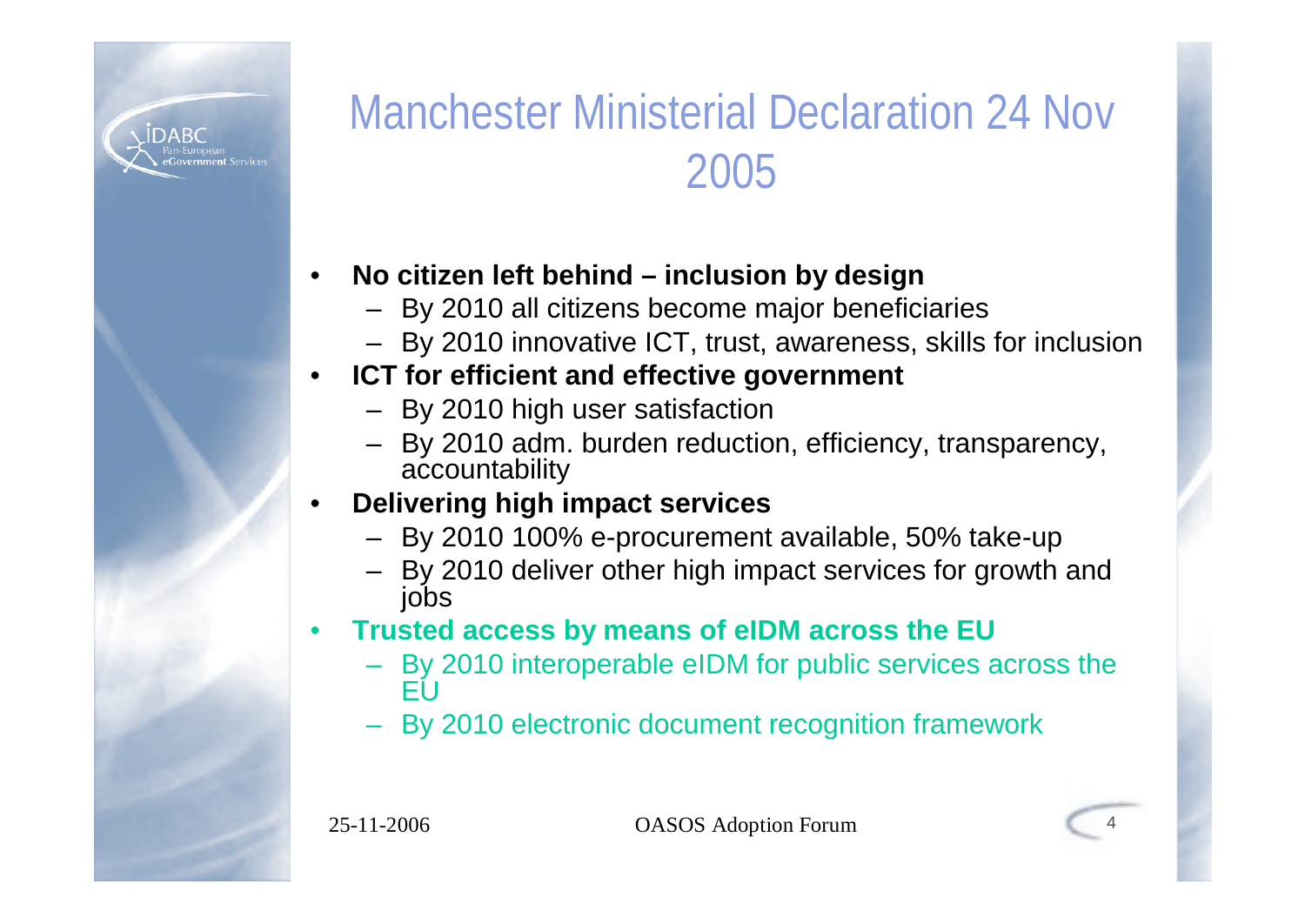

### **i2010 eGovernment Action Plan** adopted on 25 April 2006

- Roadmap developments with eGovernment subgroup and with industry defining the way forward (work in progress):
	- eIDM / eDocs
	- Public eProcurement
	- Efficiency Measurement
	- Inclusive eGovernment
- Follow-up : Ministerial Conference 2007 under Portuguese Presidency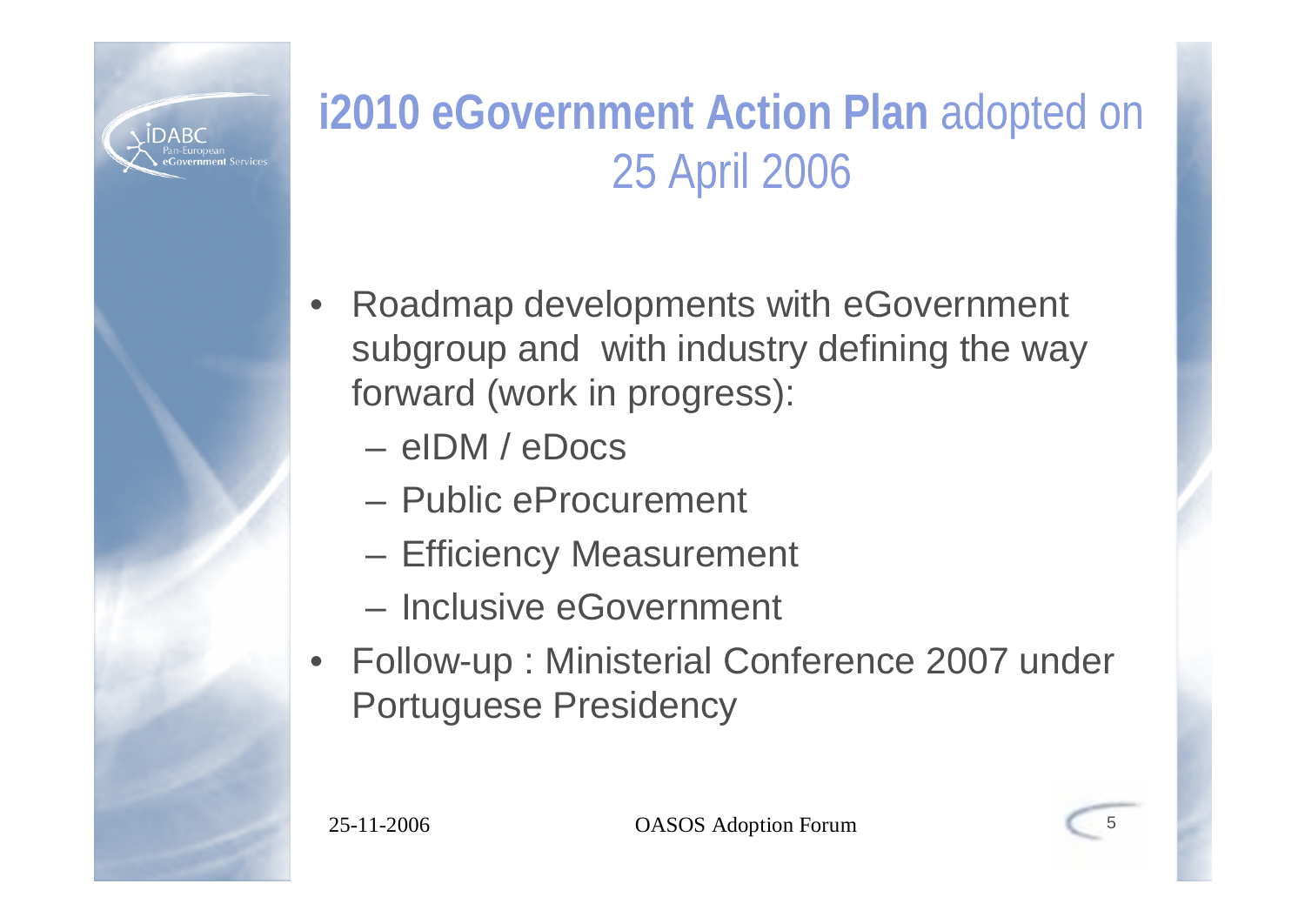

#### i2010 eGovernment Action Plan : eIDM actions

- The Commission, together with Member States, the private sector and civil society, will take the following action:
	- 2006 : Agree with Member States on a roadmap setting measurable objectives and milestones on the way to a European eIDM framework by 2010 based on interoperability and mutual recognition of national eIDM.
	- 2007 : Agree common specifications for interoperable eIDM in the EU.
	- 2008 : Monitor large scale pilots of interoperable eIDMs in cross-border services and implementing commonly agreed specifications.
	- 2009 : eSignatures in eGovernment: Undertake review of take-up in public services.
	- 2010 : Review the uptake by the Member States of the European eIDM framework for interoperable eIDMs.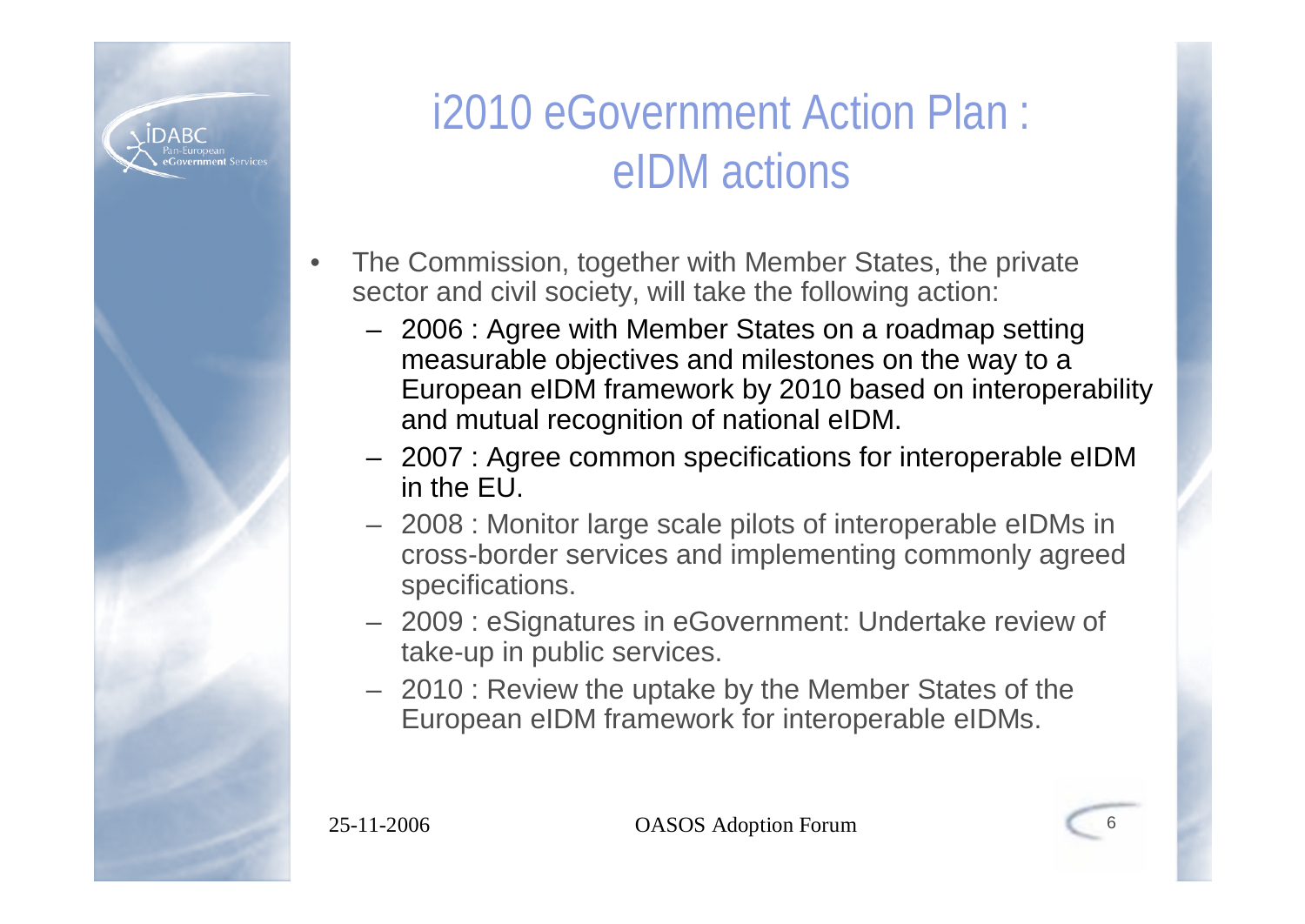

## IDABC Programme

#### **http://ec.europa.eu/idabc/**

Identifying, supporting and promoting the development and establishment of **eGovernment services**

**Target groups A**dministrations, **B**usiness and **C**itizens

Duration **5 years (2005-2009)** Experience since 1995, IDABC is a follow-up to IDA and IDA II Programmes

**Global budget 148.7 million EUR**

 $25 - 11 - 2006$  Ceneral (idsalasp@cec.eu.int) Enterprise and Industry Directorate Actions are Commission-driven and implemented via public procurement

**Managed by**

**History**

**Objectives**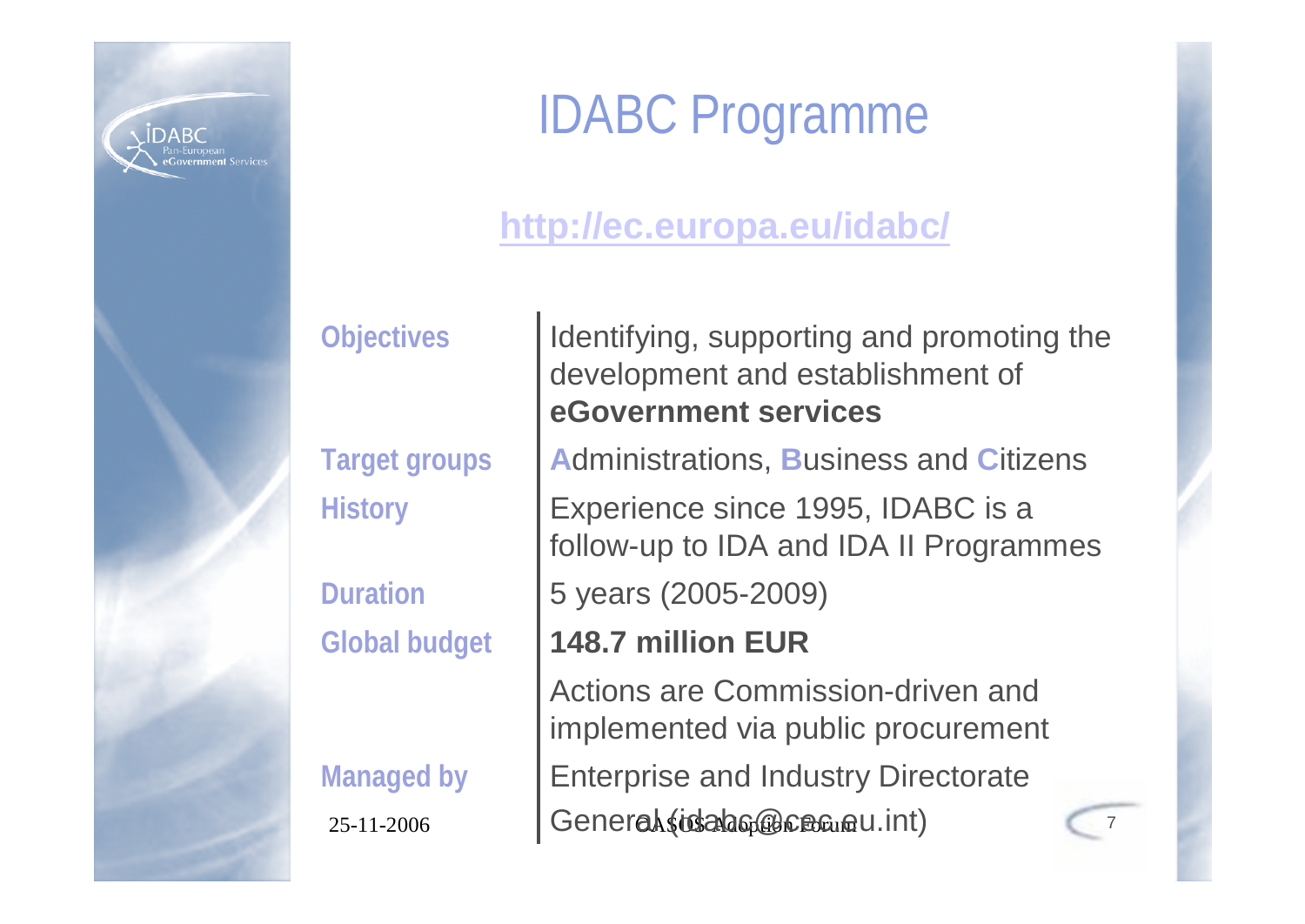

#### **IDABC Programme http://ec.europa.eu/idabc**

#### **Key elements of IDABC Work Programme :**

- **Your Europe Portal** (http://europa.eu.int/youreurope)
- More than **20 sectoral projects in policy areas of EU** managed by other DGs, e.g. **PLOTEUS, LISFLOOD, SANREF, TRACES**
- More than **20 measures** designed to **support sectoral projects** and **eGovernment services generally** by providing basic infrastructure (**S-TESTA, eLINK, CIRCABC**), security measures (**eID**), interoperability measures (**European Interoperability Framework, XML Clearing house**), spread of good practise (**OSS repository, eGov observatory**)

25-11-2006 OASOS Adoption Forum 8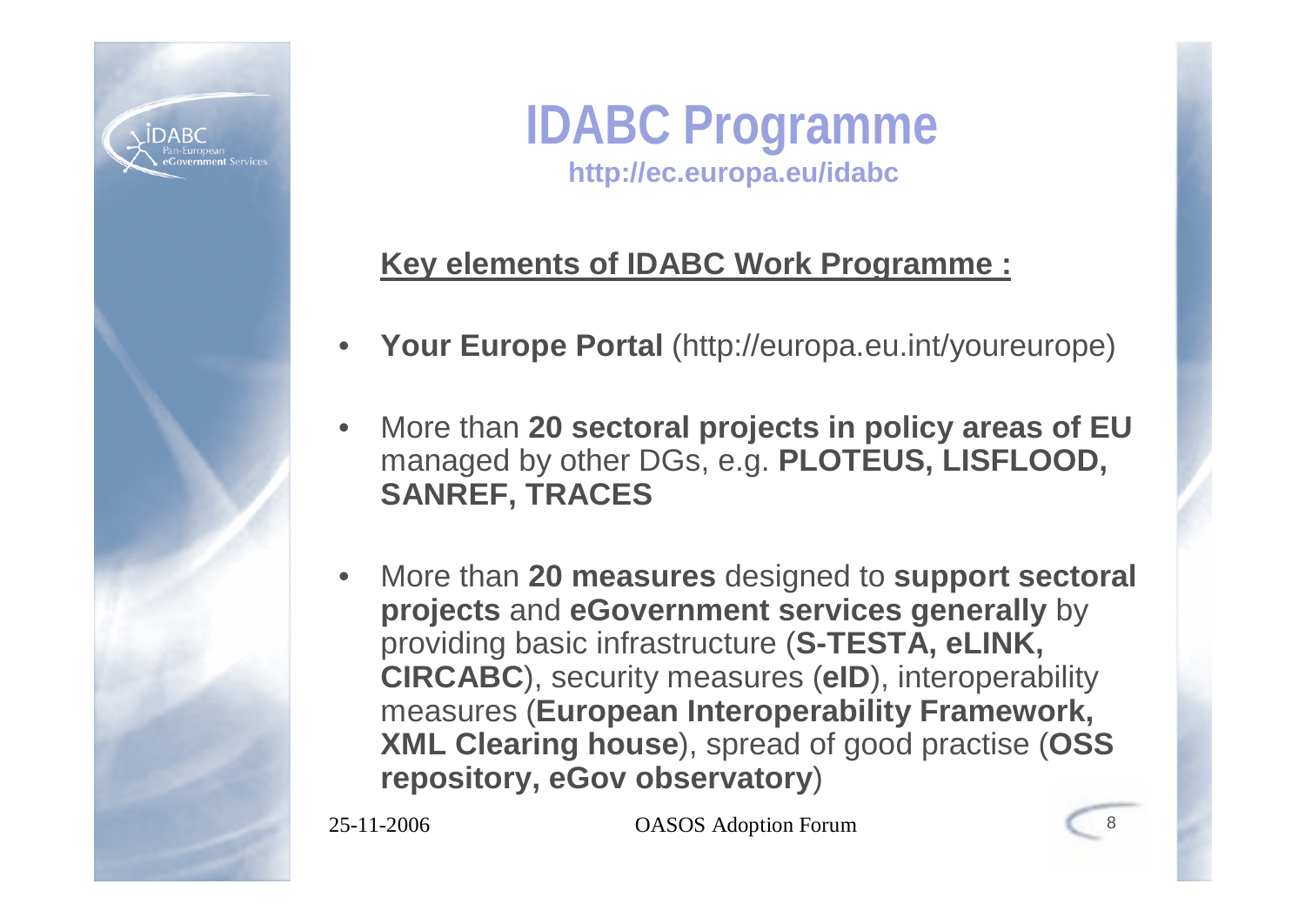

## Relevant measures from IDABC

- Preliminary study on mutual recognition of eSignatures
- eID interoperability for PEGS
- Operational Bridge/Gateway Certification Authority
- XML Clearinghouse
- European Interoperability Framework (EIF)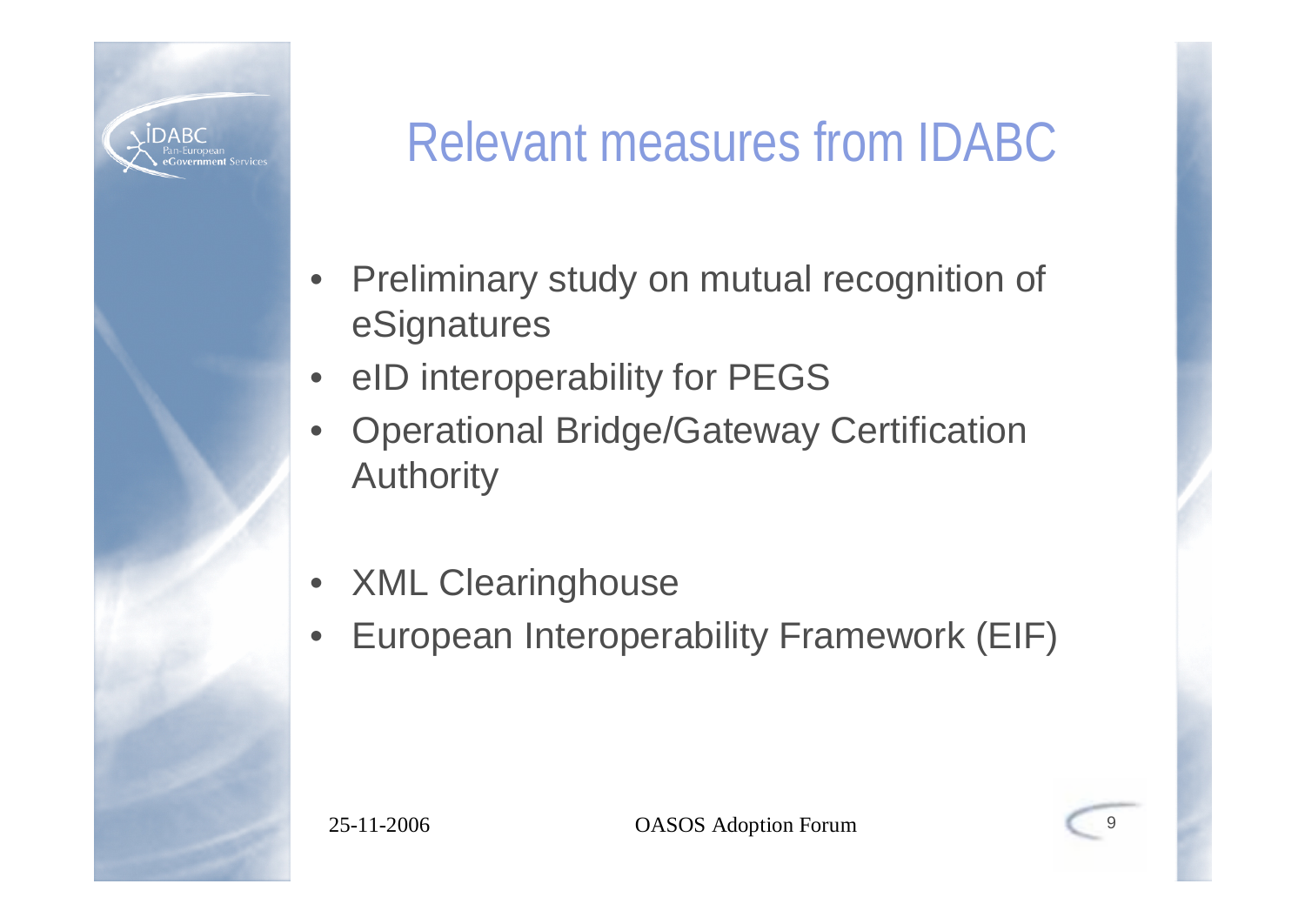

### Preliminary study on mutual recognition of eSignatures

- Work carried out under guidance and support of eSignature Expert Group
- **WP1 : Information Gathering**
	- Country profiles expected December 2006
- **WP2 : Analysis and Assessment**
	- Similarities and differences : March 2007
- **WP3 : Proposal for mutual information mechanism on electronic signatures legal requirements**

On the basis of the results WP1 and WP2:

- conclusions and recommendations on interoperability issues
- Proposal for, as a minimum, a mutual information mechanism on electronic signature requirements. The proposal will elaborate in detail the legal and technical requirement which is necessary for a mutual recognition of eSignatures within the MS
- **2Q2007**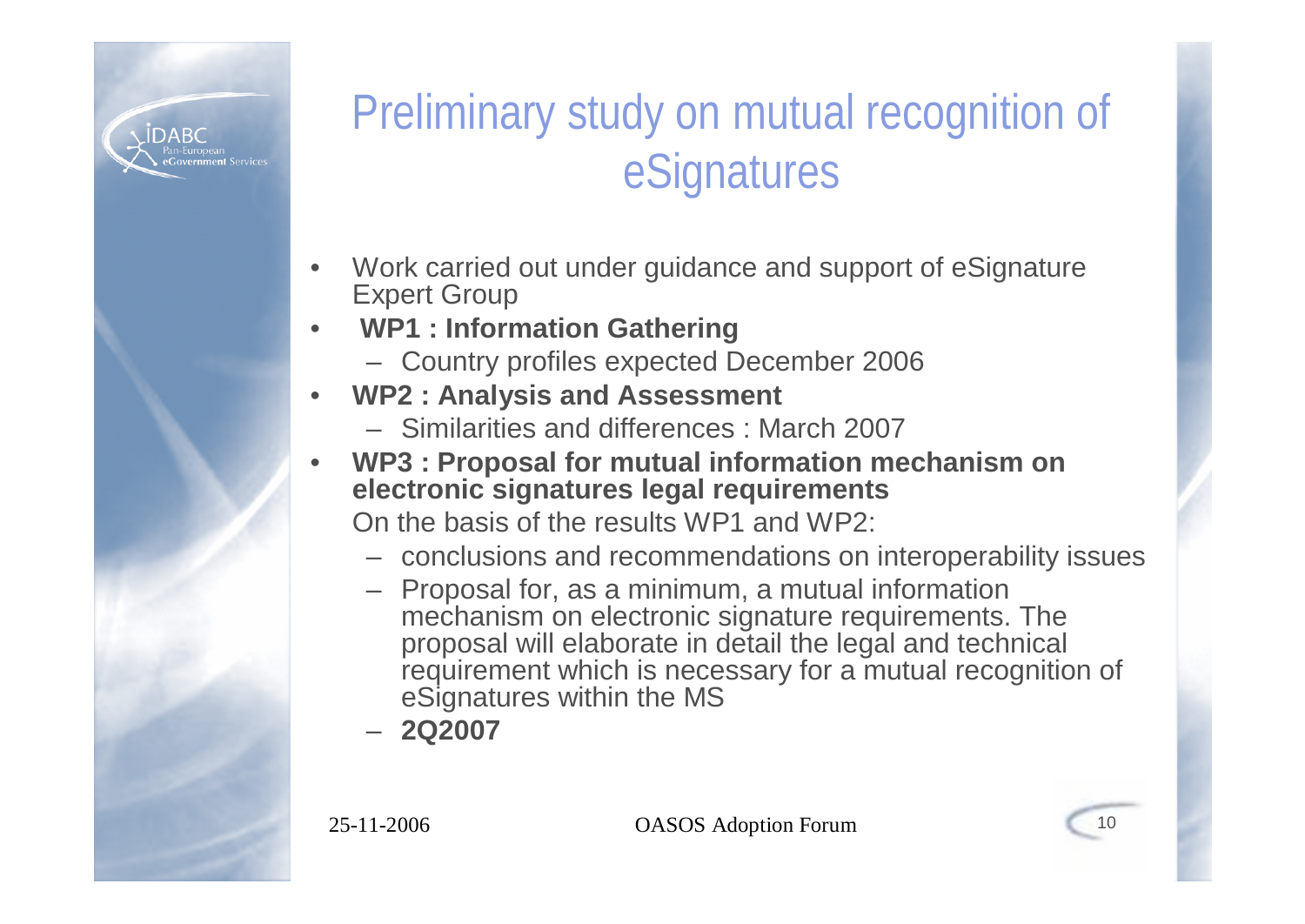

### eID Interoperability for PEGS : technical functionalities and approach

- An expert group will be called upon for this work.
- Based on existing actions at the EU level (e.g. Modinis Study on ID Management in eGovernment (DG INFSO), IST projects GUIDE, FIDIS and PRIME (DG INFSO), work by the Porvoo Group, etc…), a strategy for eID Interoperability needs to be elaborated and shall include as a minimum :
	- a survey and comparison of the national eID (electronic identification schemes whether national ID card or other means) legal instruments for the  $27$  MS  $+ 2$  CC:
	- a survey and description of the national technical solutions implemented in each of the 27 + 2 Countries for the national eID. The survey shall also list and describe which are the important technical components of the eID which should be taken into a account (smart card, digital certificate, biometric means, etc…)
	- a market assessment of the ID Management technical solutions; in particular a high-level description of the concept of federated identities and its applicability for interoperability of eID's shall be produced;
	- a proposal for an effective eID interoperability solution to be used by the PEGS
	- Common specifications for interoperable eID solutions shall be drafted based on the results of the elaborated strategy for eID interoperability
- 25-11-2006 OASOS Adoption Forum 11 • Current status : co-ordination with work of DG INFSO to link to Roadmap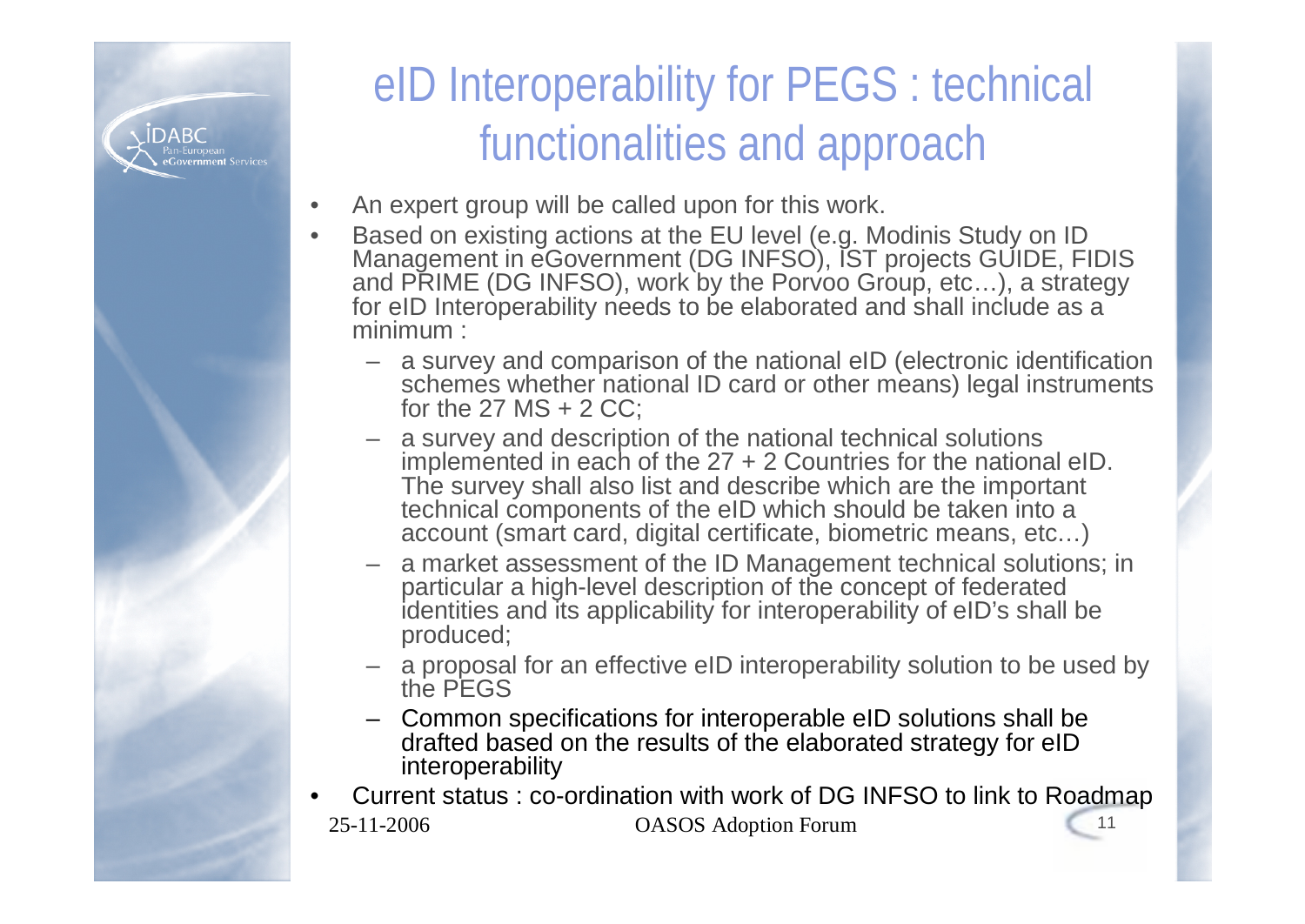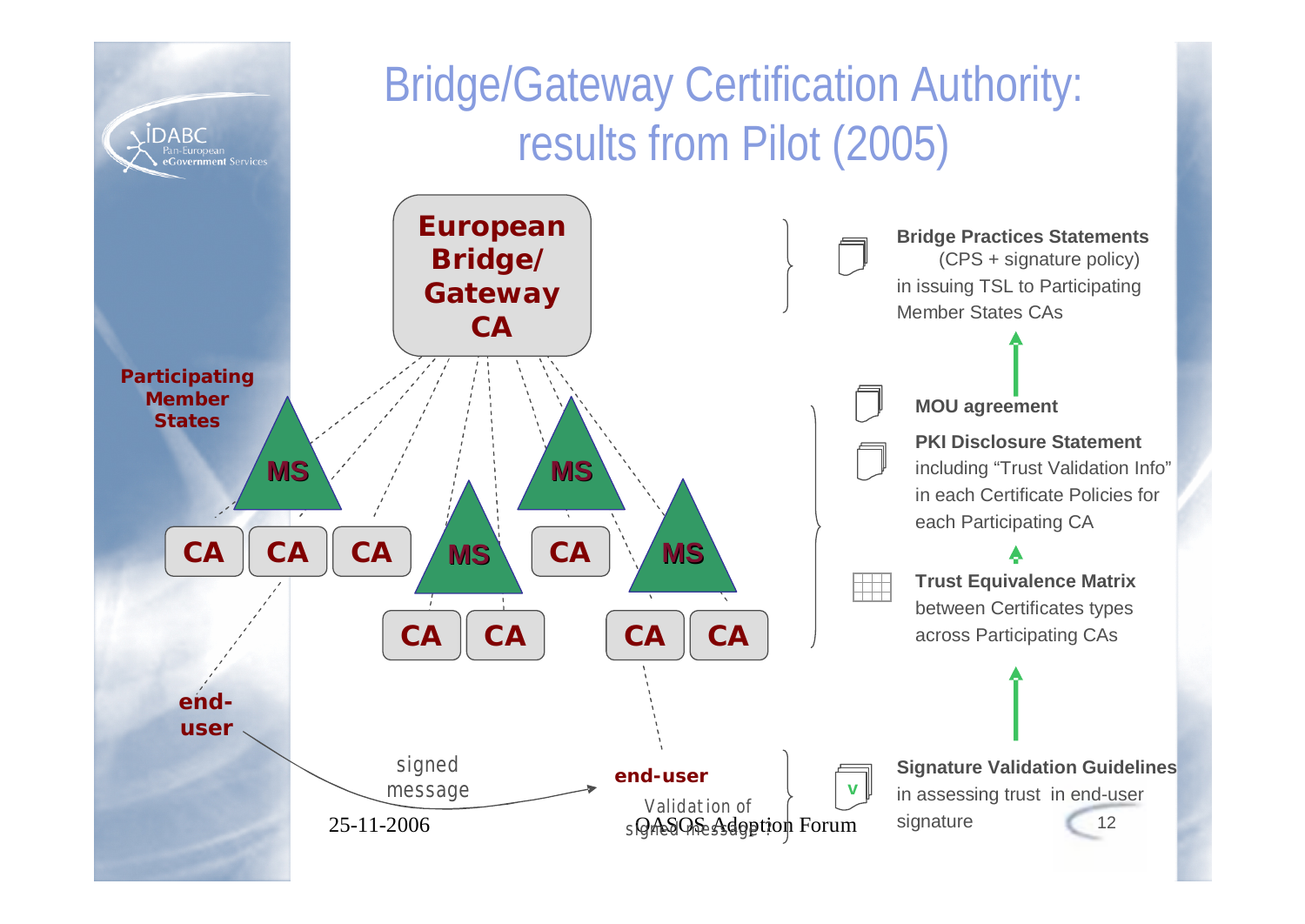

### Proposed new IDABC action : Operational Bridge/Gateway Certification Authority

- Objectives : to establish the legal, operational and technical frameworks for an operational Bridge/Gateway CA
- Overview of actions : establishment of a recognised European BGCA together with the upgrade of communication applications and tools with relevant and automated BGCA-specific features and standards. Therefore, in line with the proposed approach, a number of concrete parallel actions at the level of IDABC have been derived from the BGCA Pilot recommendations:
	- 1. Launch an operational pilot BGCA (with limited scope), serving a limited number of projects (PCIs and/or other projects)
	- 2. Set-up of an expert group on legal matters, to be composed of Commission services (INFSO, SJ, ENTR), Article 9 committee members (to be confirmed), MS legal specialists
		- a. to address legal points raised during the BGCA Pilot project (also addressing the question raised by Austria related to compliance with the European Directive on electronic signatures 199/93/EC);
		- b. to study and assess the possible forms of a European BGCA Governing Body;
	- 3. Communication, encouragement and lobbying by the Commission, the PEGSCO and the MS administrations on the results of the BGCA Pilot project results, specifically on the use of the ETSI standard and the requirements for applications to integrate it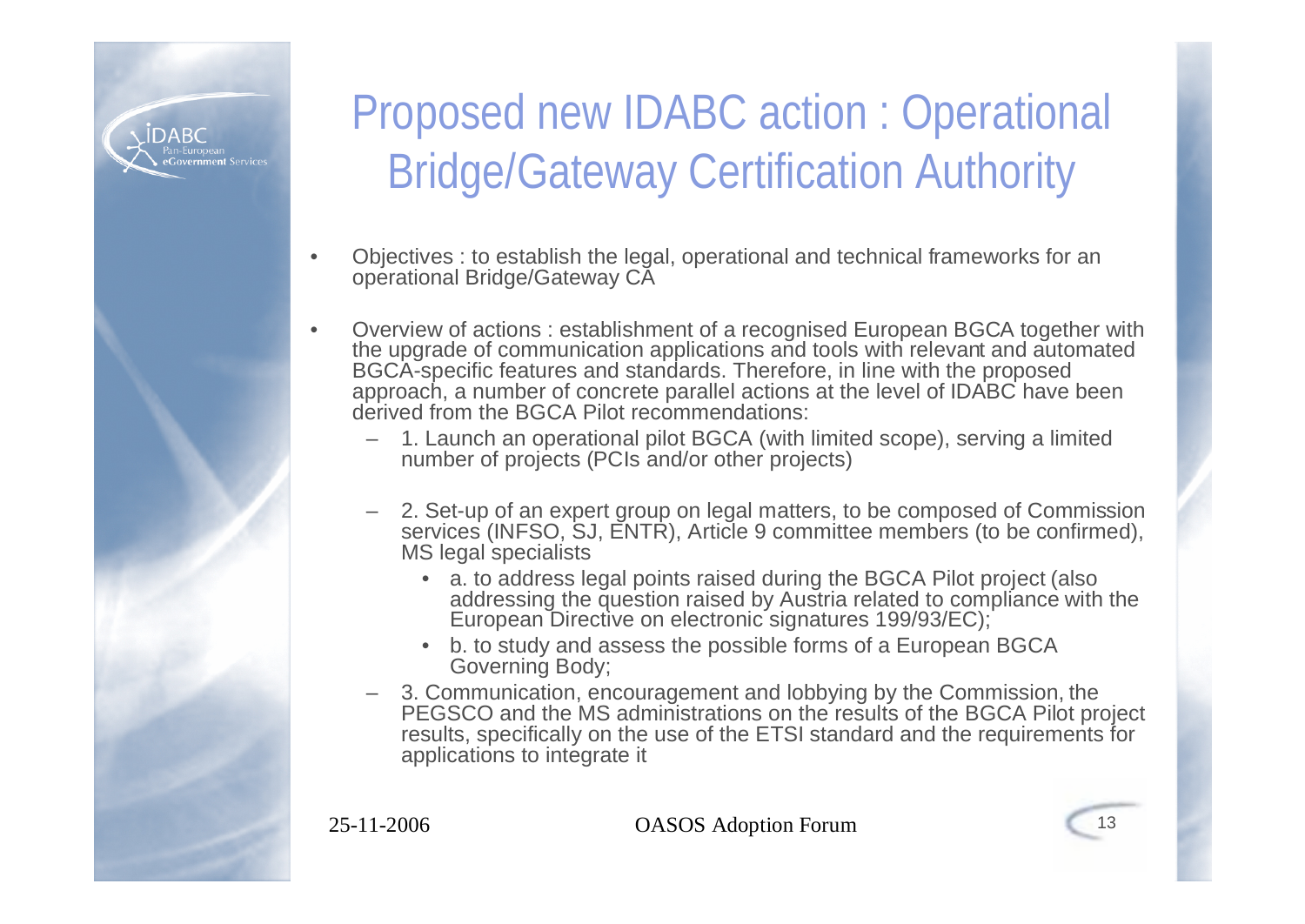

## Definition of eID roadmap

- Process :
	- leadership of DG INFSO with support of Modinis programme and external contractors
	- eID ad-Hoc group : member states inputs and feedback (last meeting held on 4 October 2006 in Brussels)
	- Industry experts feedback (through Modinis workshops)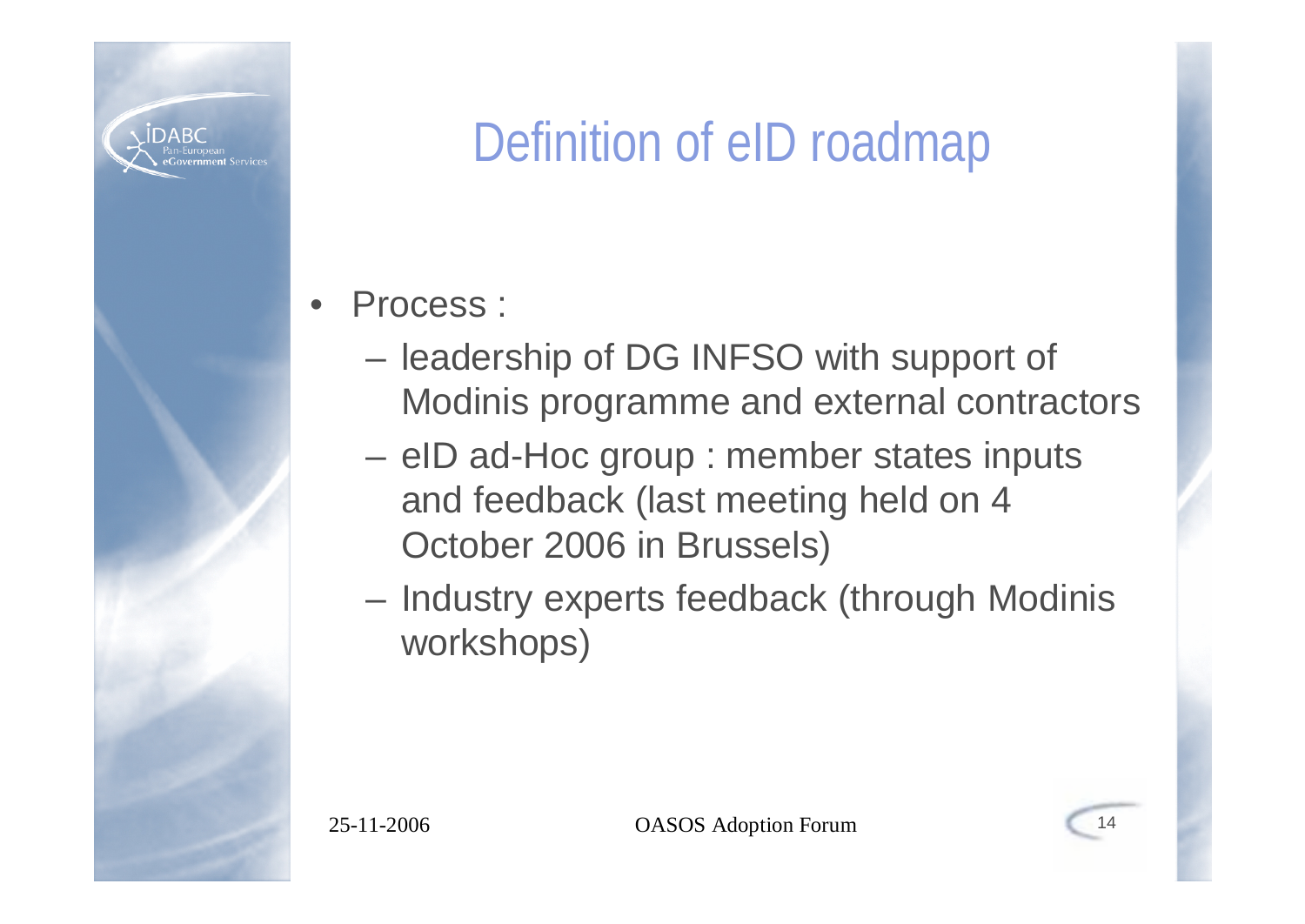

## eID Roadmap under discussion

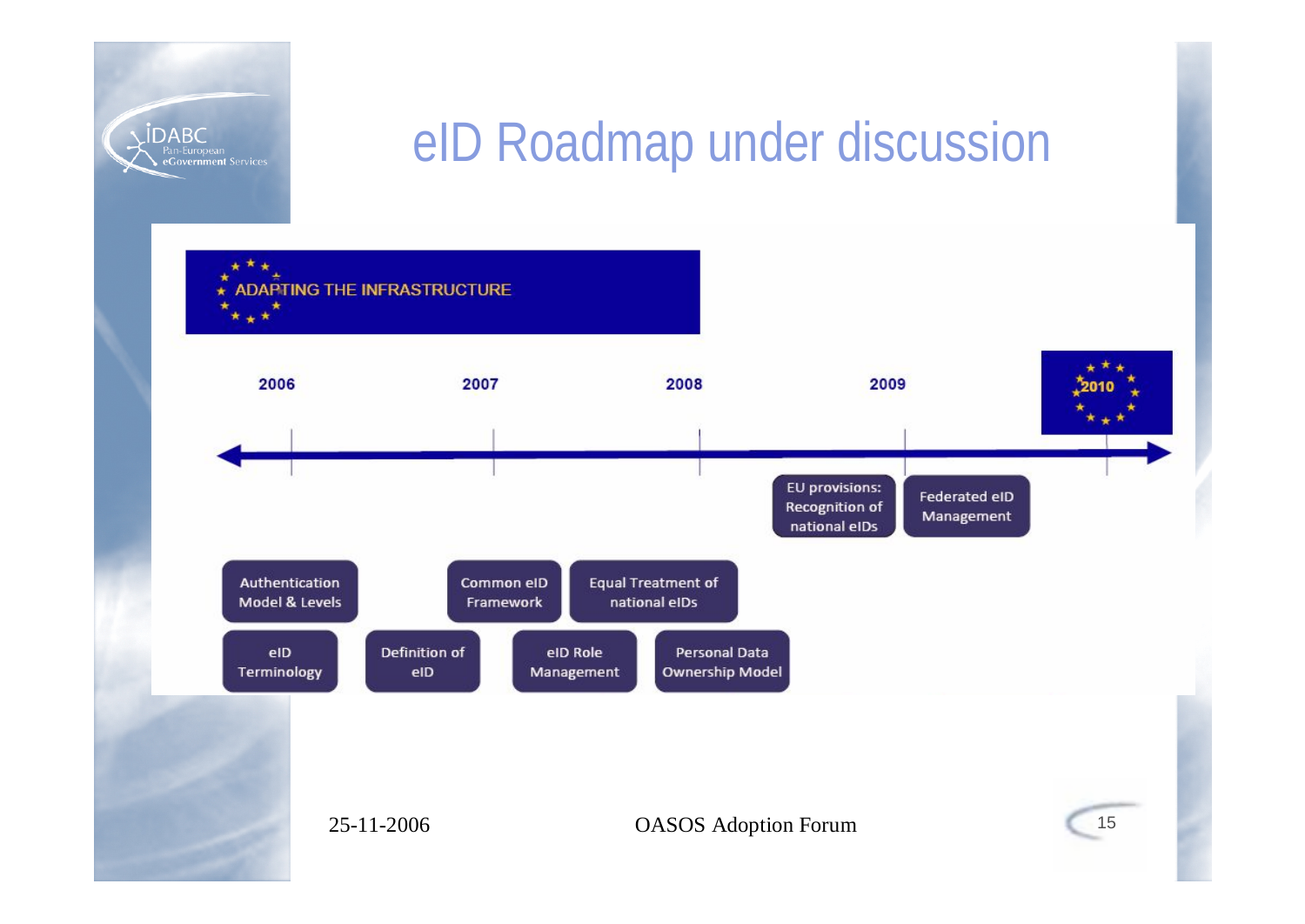

## Future work

- Finalisation of eID roadmap
- Preparation of "common specifications" for eID interoperability (through contract and workshops with industry)
- Preparation of large scale pilots under the CIP programme : call for proposal to be launched early 2007
- Implementation and follow-up of the eID roadmap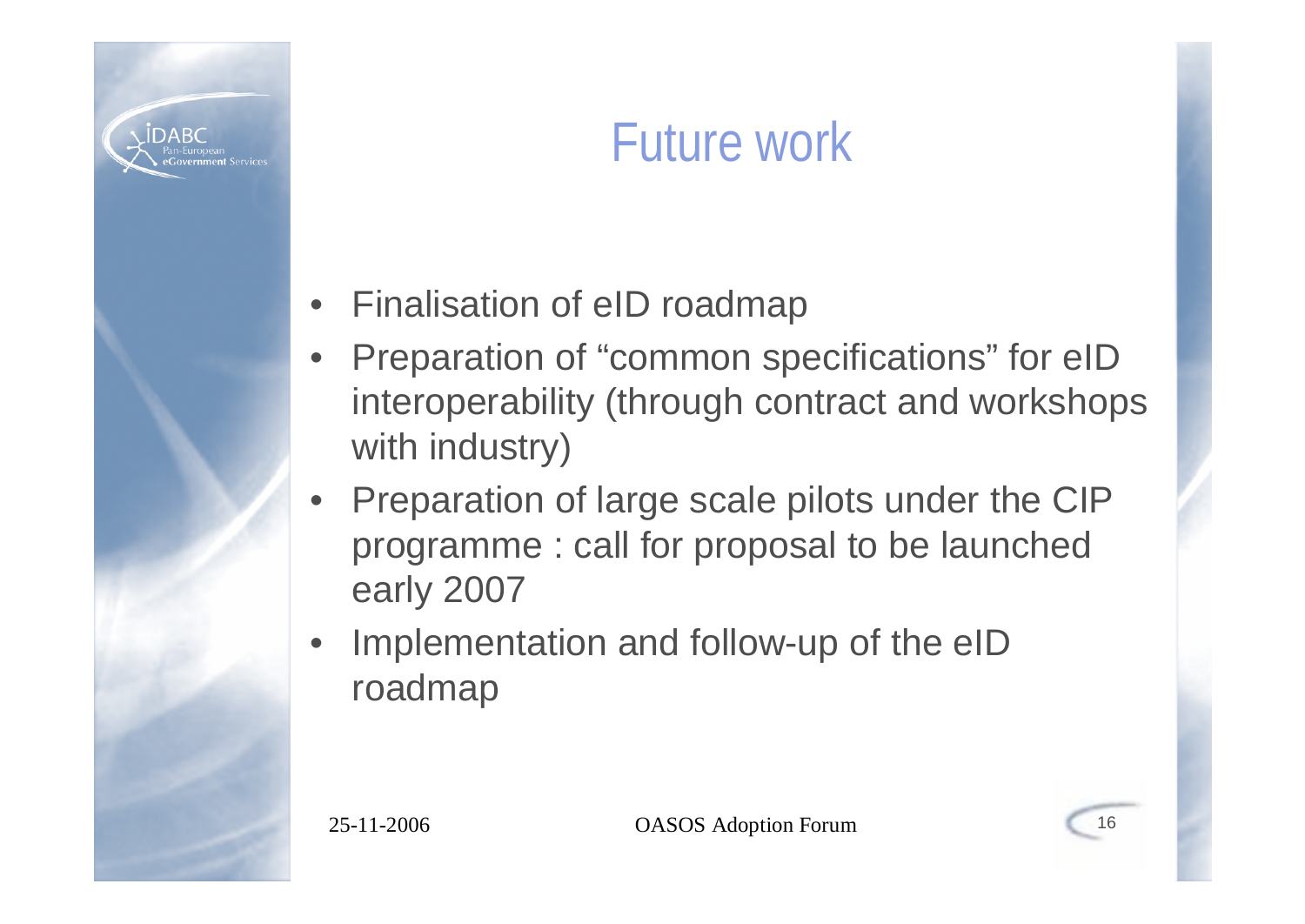

#### The Jungle of eID standards and specifications

- CEN TC224 WG 15
	- European Citizen Card standard
- OASIS SAML 2.0 (or ITU-T Recommendation X.1141)
	- http://www.oasisopen.org/committees/tc\_home.php?wg\_abbrev=security#samlv20
	- Liberty Alliance ID.FF 1.2 Specifications
		- http://www.projectliberty.org/liberty/resource\_center/specifications/liberty\_alliance\_id\_ff\_1\_2\_sp **ecifications**

#### • WS-Federation (MS-IBM-BEA)

- WS-Federation specification as a part of WS-Security specification http://msdn.microsoft.com/webservices/webservices/understanding/advanced webservices/default.aspx?pull=/library/en-us/dnglobspec/html/wsfederation.asp
- ADFS (Active Directory Federation Service) = Microsoft implementation of WS-Federation http://msdn.microsoft.com/msdnmag/issues/06/11/SingleSignOn/default.aspx? loc=fr
- Other initiatives :
	- 25-11-2006 ework\_1.1.pdf QASOS Adoption Forum 17 – Modinis « eID Conceptual framework » 1st draft : https://www.cosic.esat.kuleuven.be/modinisidm/twiki/pub/Main/ConceptualFramework/2006.09.18.Modinis\_Conceptual\_Fr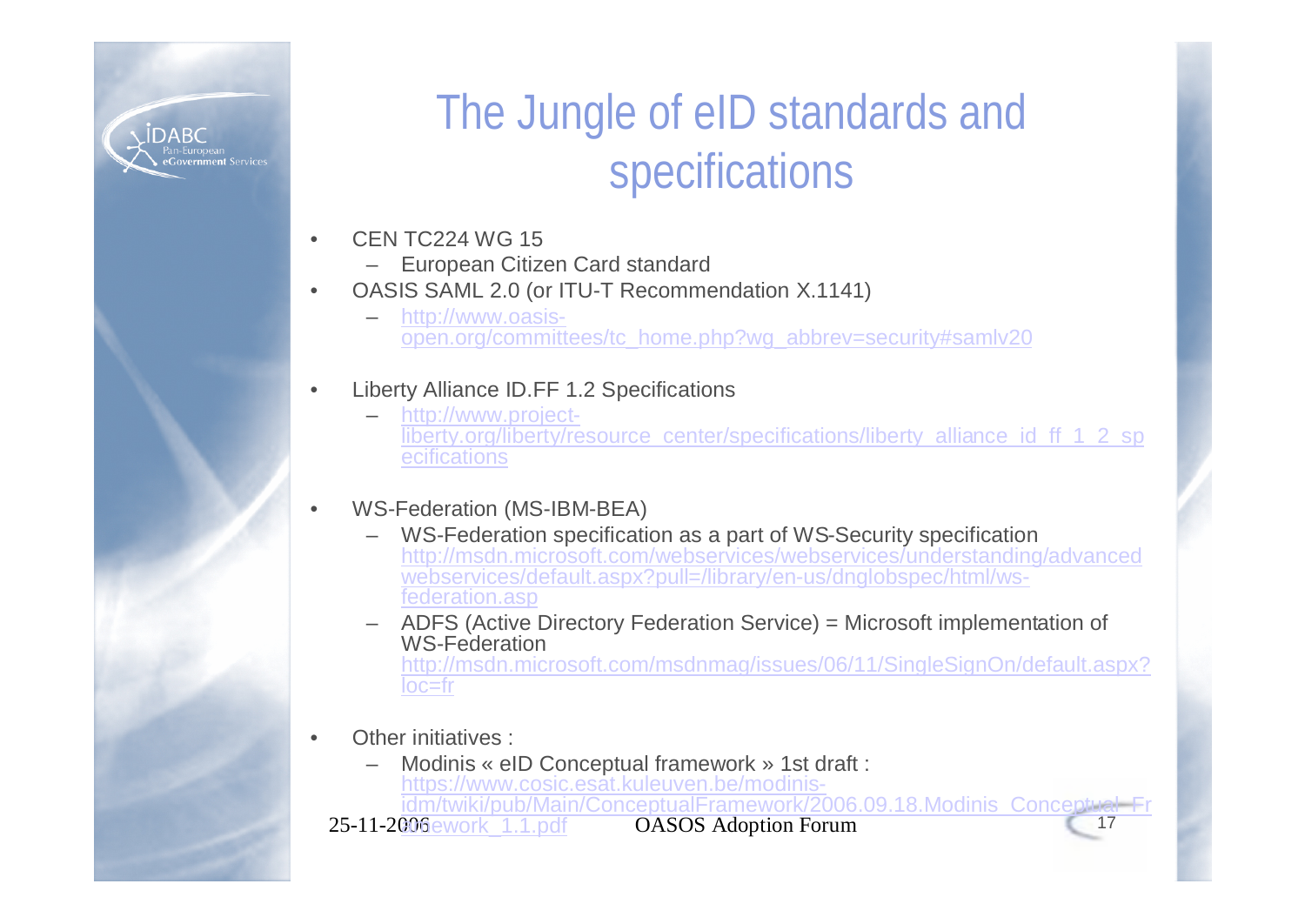

# (How) Does it help?

- **Lack of clarity** 
	- Different terminology
	- Different requirements or needs covering overlapping areas
- Incompatibility between different standards :
	- SAML V2.0 Vs WS-Federation ?
	- *How are governments supposed to use all this when building interoperable environments ?*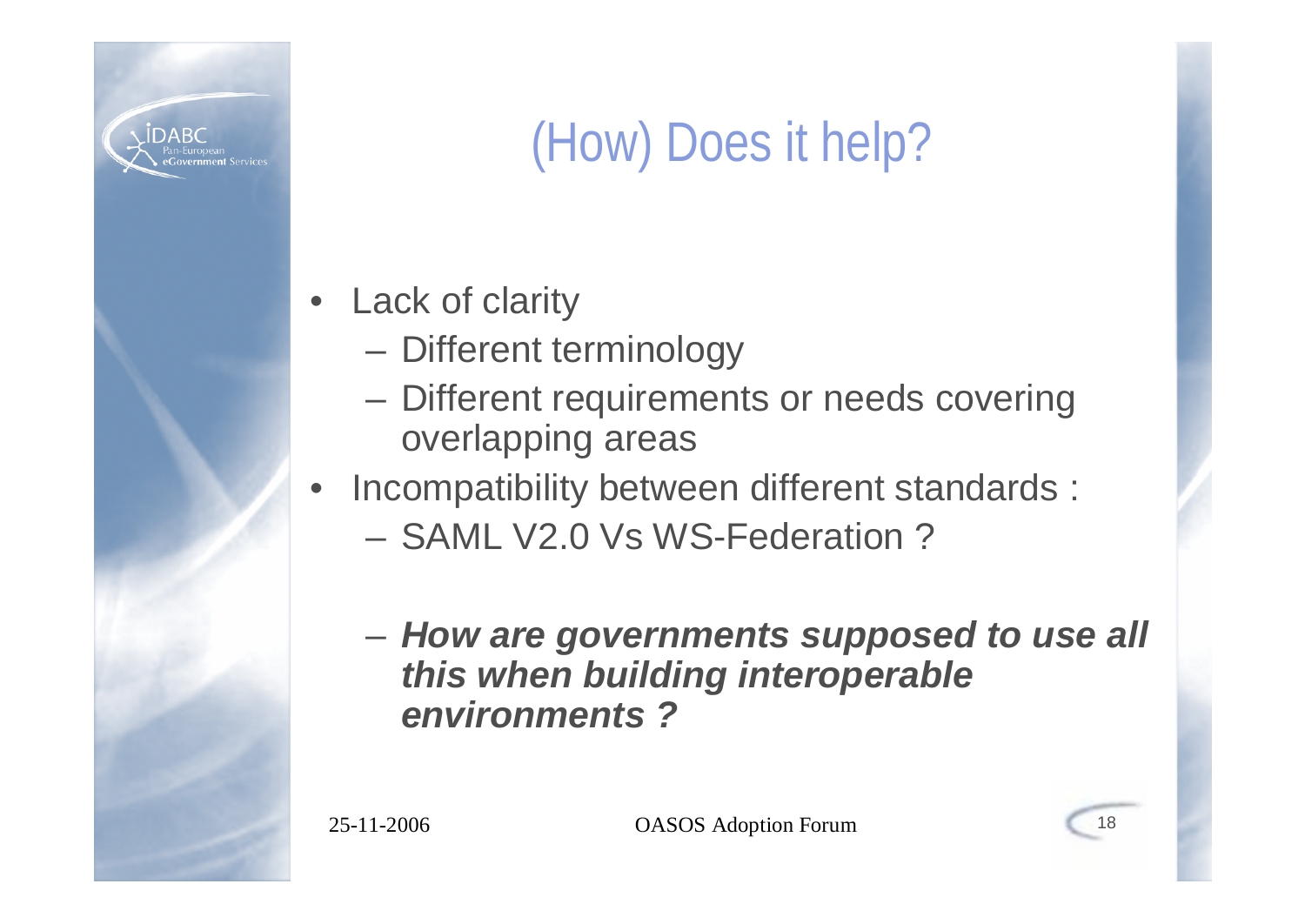

# Basic Principles

- Comply with existing existing standards
- Ensure openness of the used/proposed specifications
- Taking into account basic interoperability aspects (as mentioned in EIF) :
	- Organisational, semantic, technical
	- Accessibility, security, privacy, subsidiarity, use of open standards
- Avoiding proprietary solutions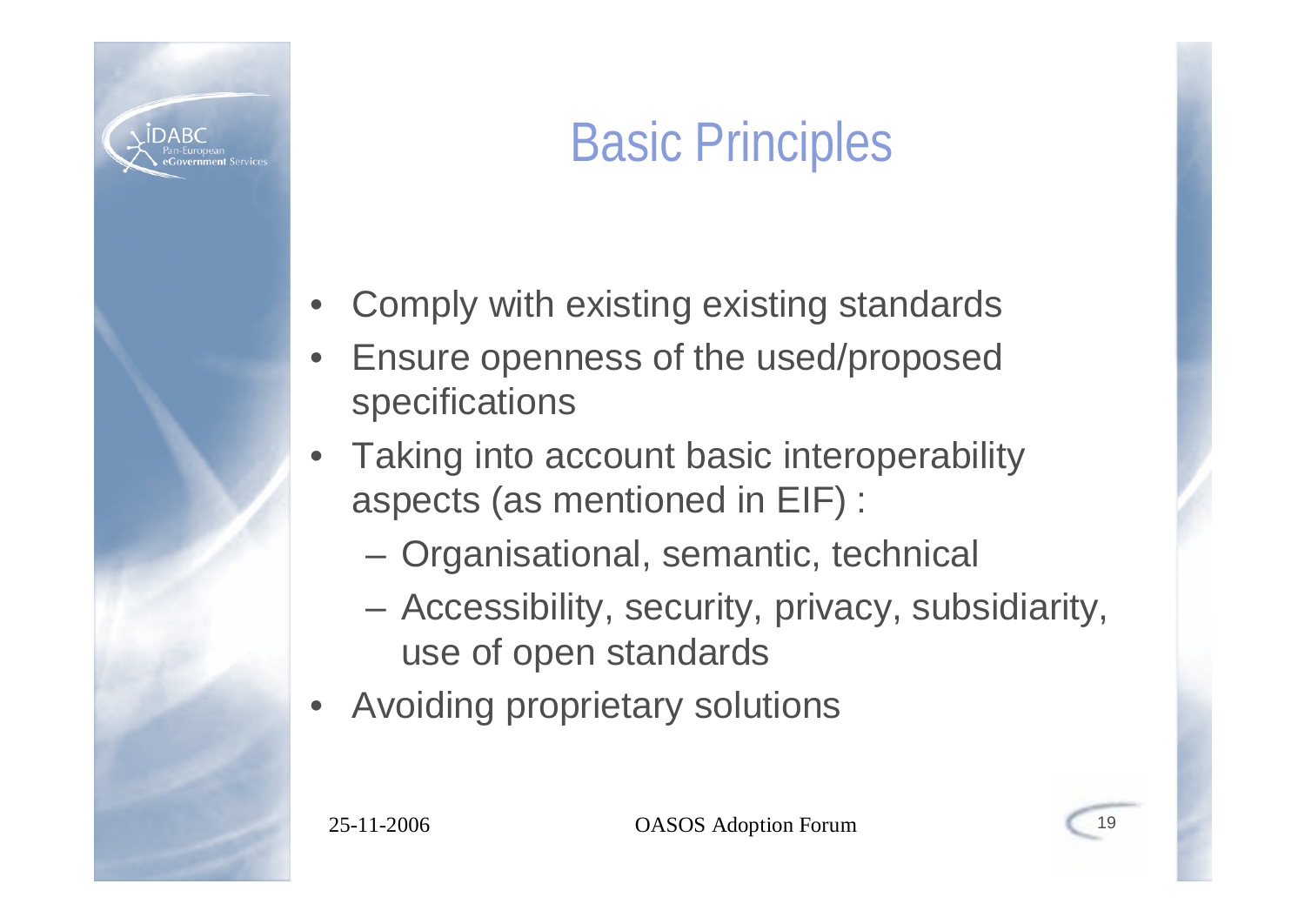

## Possible Recommendations by IDABC

• To MS :

- Take into account EIF principles with focus on interoperability
- Use of open standards
- Avoid proprietary solutions
- **To Industry** 
	- Work together to ensure maximum level of compatibility between specs and standards
	- Provide solutions compliant with eGovernment needs
	- In short term, come up with constructive proposals to make existing IDM solutions interoperable